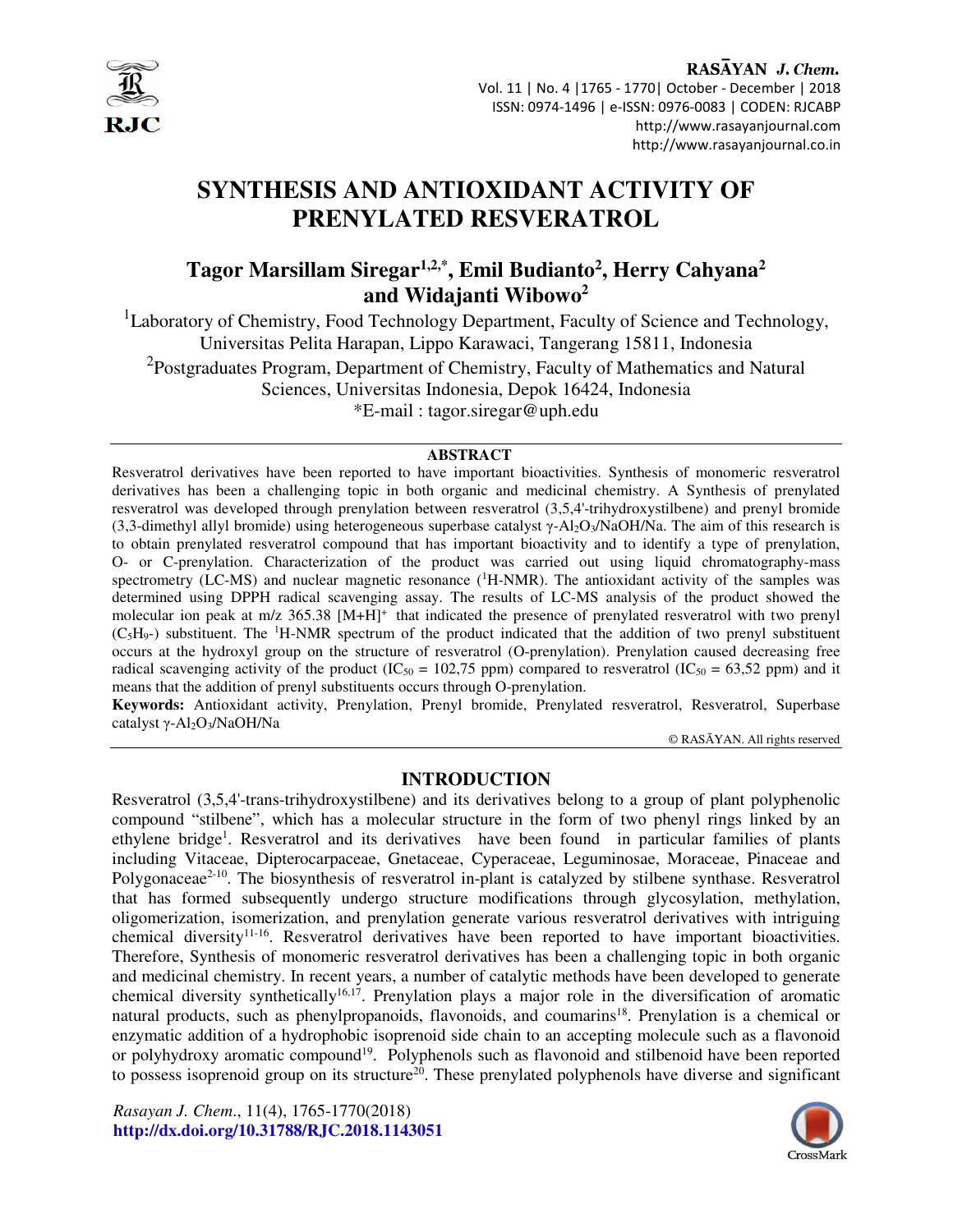bioactivities such as antioxidant, antibacterial, antitumor, antityrosinase and anticancer activities<sup>21-23</sup>. The addition of a prenyl residue to polyphenol skeletons may contribute to the enhancement of the biological activities of polyphenolic compounds <sup>23,24</sup>.

Synthesis of prenylated resveratrol was carried out through prenylation between resveratrol (3,5,4'-trihydroxystilbene) and prenyl bromide (3,3-dimethyl allyl bromide) using heterogeneous superbase catalysts  $\gamma$ -Al<sub>2</sub>O<sub>3</sub>/NaOH/Na. In the previous study, we had obtained the optimal condition of prenylation<sup>25</sup>. The aim of this study is to obtain prenylated resveratrol which has been known to have important bioactivities and also to get confirmation whether the addition of prenyl substituents occurs on C- (aromatic ring) or O- (-OH groups) atoms of resveratrol structure.

# **EXPERIMENTAL**

#### **Materials**

resveratrol (3,5,4'-*trihydroxystilbene*) (Sigma Aldrich), prenyl bromide (3,3-dimethyl allyl bromide) (Merck), Sodium metal (Department of Chemistry University of Indonesia), γ-Al<sub>2</sub>O<sub>3</sub>, methanol, ethanol, acetone, ethyl acetate, NaOH, N2 gas (99.9*% extra pure*), DPPH (2,2-diphenyl-1-picrylhydrazyl). All chemicals used were of analytical grade.

# **Synthesis of Prenylated Resveratrol**

The superbase catalyst  $\gamma$ -Al<sub>2</sub>O<sub>3</sub>/NaOH/Na was prepared in the previous study<sup>25</sup>.  $\gamma$ -Al<sub>2</sub>O<sub>3</sub>/NaOH/Na is a heterogeneous catalyst that has characterized as solid phase catalyst. Prenylation Reaction was conducted by using the superbase catalyst γ-Al2O3/NaOH/Na in acetone solvent. 2 mg resveratrol  $(C_{14}H_{12}O_3)$  was reacted with 0.01 ml prenyl bromide (d = 1,29 g/ml; Mr = 149,029 g/mol) in 8 ml acetone and then refluxed for 4 hours at  $60^{\circ}$ C. The product was separated from the catalyst using filter paper, purified with preparative thin layer chromatography and subsequently characterized using LC-MS and <sup>1</sup>H-NMR analysis to confirm the presence of prenylated resveratrol.



Fig.-1: The Proposed of Prenylation of Resveratrol<sup>25</sup>(1): Prenyl Bromide (3,3-dimethyl allyl bromide) (2); and Prenylated Resveratrol (3a and 3b) : (i) Superbase catalyst  $\gamma$ -Al<sub>2</sub>O<sub>3</sub>/NaOH/Na, acetone, reflux, 60<sup>o</sup>C, 4h

# **LC-MS (Liquid Chromatography-Mass Spectrometry) Analysis**

LC-MS analysis was carried out on an LC-MS Mariner Biospectrometry instrument (LC : Hitachi L 6200), ESI (Electron Spray Ionization) System. LC (*Liquid Chromatography*) used C18 super column. The mobile phase consisted of solution A (aquadest that contained  $0.3\%$  CH<sub>3</sub>COOH) and solution B (methanol that contained  $0.3\%$  CH<sub>3</sub>COOH), Flow rate: 0.1 ml/minutes, injection volume: 20 µl and temperature of the column was controlled based on room temperatures  $(28\degree C)$ . The MS used positive ion mode (m/z 100-1200).

# **<sup>1</sup>H-NMR (Nuclear Magnetic Resonance) Analysis**

<sup>1</sup>H spectrum was measured by using JEOL ECA-500 NMR (Nuclear Magnetic Resonance) Spectrometers that used radio frequency 500 MHz.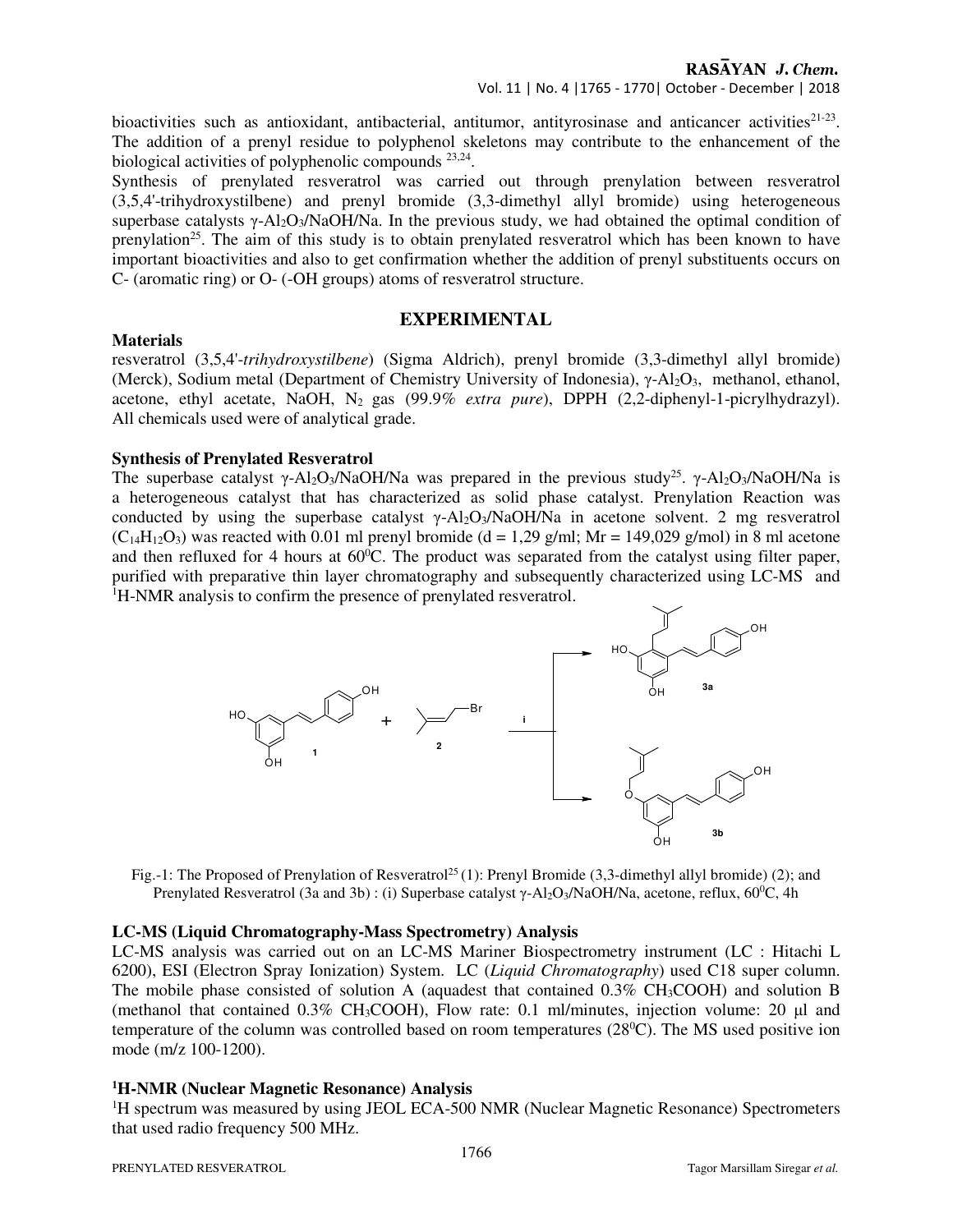#### **Free Radical Scavenging Activity (DPPH)**

Free radical scavenging activity of the product of prenylation was determined using 2,2-diphenyl-1 picrylhydrazyl (DPPH) assay procedure described by Amin and Lee<sup>26</sup>. DPPH is a stable free radical, which forms a purple-colored solution when dissolved in methanol. Antioxidant components can scavenge this stable free radical. One milliliter of 0.2 mM DPPH methanol solution was added to 4 mL of a methanolic solution of various sample concentrations, mixed well, vortex and kept at room temperature in dark 30 min. The absorbance was measured at 517 nm against an appropriate blank.

% Radical Scavenging =  $(A_0 - A) / A_0$ , Where  $A_0$  = Absorbance of control; A = Absorbance of test sample. The IC<sub>50</sub> values (concentration of sample required to scavenge 50% of free radicals) were calculated by the regression equation prepared from various sample concentrations of methanolic solutions.

## **RESULTS AND DISCUSSION**

Prenylation had carried out through a reaction between phenol derivatives and prenyl bromide (3,3-dimethyl allyl bromide) by using a base catalyst such as NaOH and  $K_2CO_3$ , in which the addition of prenyl group could occur on  $C$ - or  $O$ - atoms position of its structure<sup>27</sup>. In this research, the addition of prenyl (3,3-dimethyl allyl bromide) group to resveratrol was carried out by using a superbase catalyst  $\gamma$ -Al<sub>2</sub>O<sub>3</sub>/NaOH/Na. Resveratrol (C<sub>14</sub>H<sub>12</sub>O<sub>3</sub>) is a phenol derivative compound, therefore the addition of prenyl group could be occured on its structure.The product was obtained in yellowish solution form and subsequently characterized using spectroscopy methods such as LC-MS and <sup>1</sup>H-NMR analysis to confirm the presence of prenylated resveratrol.

# **LC-MS Analysis**

The identification of prenylated resveratrol was carried out by comparison with the pure standard (resveratrol). LC chromatogram of the product of prenylation and resveratrol (standard) is shown in figure 2. There are two major peaks with RT (retention time) 3.13 and 10.60 minutes detected in the chromatogram of the product. The peak with RT 3.13 was identified as a peak of resveratrol while the peak with RT 10.60 was identified as a peak of the prenylated resveratrol. ESI-MS spectrum for the peak with RT 3.13 showed the presence of ion peak  $m/z$  229.2[M+H]<sup>+</sup> that corresponded to adduct ion peak m/z 251.2[M+Na]<sup>+</sup> and m/z 261.4[M+CH<sub>3</sub>OH+H]<sup>+</sup>. This spectrum has similarity with resveratrol (standard) spectrum. It could explain that the peak with RT 3.13 was identified as a resveratrol that had a monoisotopic mass of 228.0786.

ESI-MS spectrum for peak with RT 10.60 showed the presence of ion peak m/z 365.3[M+H]<sup>+</sup> and this peak corresponded to adduct ion peak m/z 123.1[M+H]<sup>3+</sup>; m/z137.1[M+H+2Na]<sup>3+</sup>; peak corresponded to adduct ion peak  $m/z$  123.1[M+H]<sup>3+</sup>;  $m/z$ 137.1[M+H+2Na]<sup>3+</sup>; m/z 191.2[M+H+NH<sub>4</sub>]<sup>2</sup>; m/z 387.4[M+Na]<sup>+</sup> and m/z 403.5[M+K]<sup>+</sup>. Ion peak m/z 123.1[M+H]<sup>3+</sup> is a base peak and M= 364. These data suggest that the prenylated resveratrol had been formed as a product of the reaction. M = 364 indicates a resveratrol which is substituted with two prenyl group due to resveratrol and prenyl  $(C_5H_9)$  had molecular mass 228 and 69 respectively.

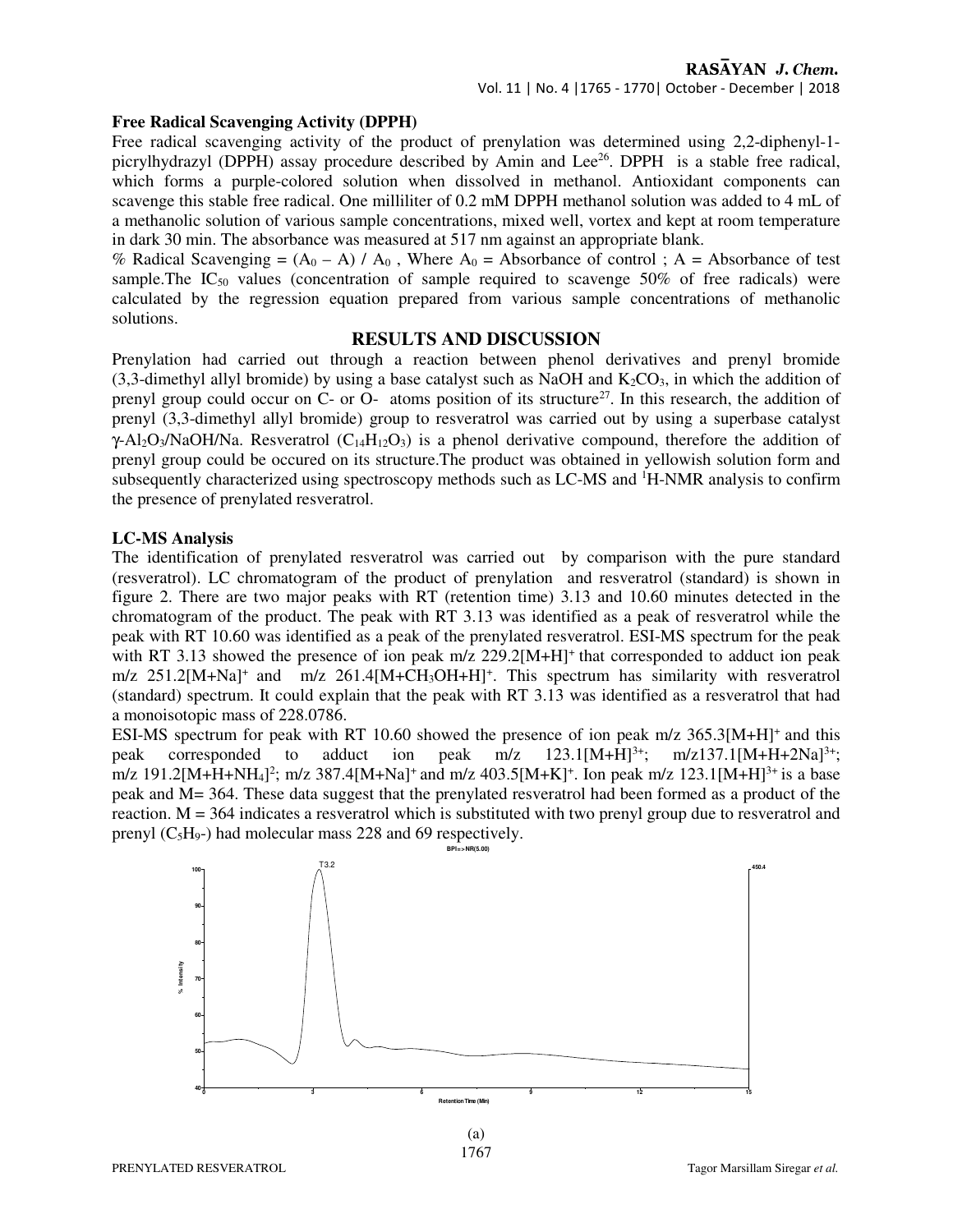

(b)

Fig.-2: (a) LC chromatogram of resveratrol (standard) (b) LC chromatogram of the product of prenylation of resveratrol

#### **<sup>1</sup>H-NMR (Nuclear Magnetic Resonance) Analysis**

The <sup>1</sup>H-NMR spectrum was used to give confirmation about the presence of prenylated resveratrol and also to know whether the prenylation occurred on C- or O- atoms in resveratrol's structure. The identification of prenylated resveratrol was carried out by comparison <sup>1</sup>H-NMR spectrum with the resveratrol (standard). The <sup>1</sup>H-NMR spectrum of resveratrol and the product could be seen in table 1. Either resveratrol (standard) or the product showed similar aromatic proton signals, but the product also showed a strong signal indicating O-prenylation.

| Table-T: 'H-NMR Spectrum Data |                                                                  |                            |
|-------------------------------|------------------------------------------------------------------|----------------------------|
| <b>Carbon Position</b>        | <sup>1</sup> H-NMR Spectrum ( $\delta$ in ppm and J values (Hz)) |                            |
|                               | Resveratrol (standard)                                           | Product of Prenylation     |
| 4                             | 6.26 (1H, t, $J=1.9$ )                                           | 6.27 (1H, t, $J = 2.0$ )   |
| 2,6                           | 6.53 (2H, d, $J = 1.9$ )                                         | 6.54 (2H, d, $J = 2.0$ )   |
| 11,13                         | 6.83 $(2H,d,J=9)$                                                | 7.01 (2H, d, $J = 5.2$ )   |
|                               | 6.88 (1H,d, $J = 16.2$ )                                         | $7.07$ (1H,d, $J = 16.2$ ) |
| 8                             | 7.01 (1H, d, $J = 16.9$ )                                        | 7.19 (1H, d, $J=16.2$ )    |
| 10.14                         | 7.42 (2H, $d, J = 9$ )                                           | 7.40 (2H, d, $J = 6.5$ )   |
| 1',1''                        |                                                                  | 4.57 (4H, d, $J = 5.2$ )   |
| $2^{\prime},2^{\prime}$       |                                                                  | $5.29 - 5.46$ (2H,m)       |
| $3^{\prime},3^{\prime}$       |                                                                  |                            |
| 4,4                           |                                                                  | $1.63$ (6H, s)             |
| $5^\prime, 5^{\prime\prime}$  |                                                                  | $1.76$ (6H, s)             |

Table-1: <sup>1</sup>H-NMR Spectrum Data

The <sup>1</sup>H-NMR spectrum displayed signals indicating a 1,3,5-trisubstituted aromatic ring, resveratrol (standard) showed signals at  $\delta_H$  6.26 (1H, t, *J* = 1.9 Hz, H-4) and  $\delta_H$  6.53(2H, d, *J* = 1.9 Hz, H-2,6) while the product of prenylation showed signals at  $\delta_H$  6.27(1H, t, *J* = 2.0 Hz, H-4) and  $\delta_H$  6.54 (2H, d, *J* = 2.0 Hz,H-2,6). The spectrum of the second ring indicates a 1',4'-disubstituted aromatic ring, resveratrol (standard) showed signals at  $\delta_H$  6.83 (2H, d,*J* = 9 Hz, H-3',5') and  $\delta_H$  7.42 (2H, d,*J* = 9 Hz, H-2',6') while product of prenylation showed signals at 7.01 (1H,d, $J = 5.2$  Hz, H-3',5') and  $\delta_H$  7.40 (2H, d, $J = 6.5$  Hz, H-2',6'). The <sup>1</sup>H-NMR spectrum also showed signals indicating *E*-double bond, resveratrol (standard) at δH 6.88 (1H, d,*J* = 16.2 Hz, H-a) and δH 7.01 (1H, d,*J* = 16.9 Hz, H-b), while the product of prenylation at  $\delta_H$  7,07 (1H, d, $J = 16.2$  Hz,H-a) and  $\delta_H$  7.19(1H, d, $J = 16.2$  Hz, H-b). The product of synthesis showed signals that do not exist in resveratrol (standard), these signals has been identified as two prenyl substituent [four methyls at  $\delta_H$ 1.63(6H, s, H-4'',4''') and  $\delta_H$  1.76 (6H, s, H-5'',5'''), two olefinic protons at  $\delta_H$  5.29-5.46(2H, m, H-2'',2''') and four methylene protons at  $\delta_H$  4.57 (4H, d, $J = 5.2$  Hz,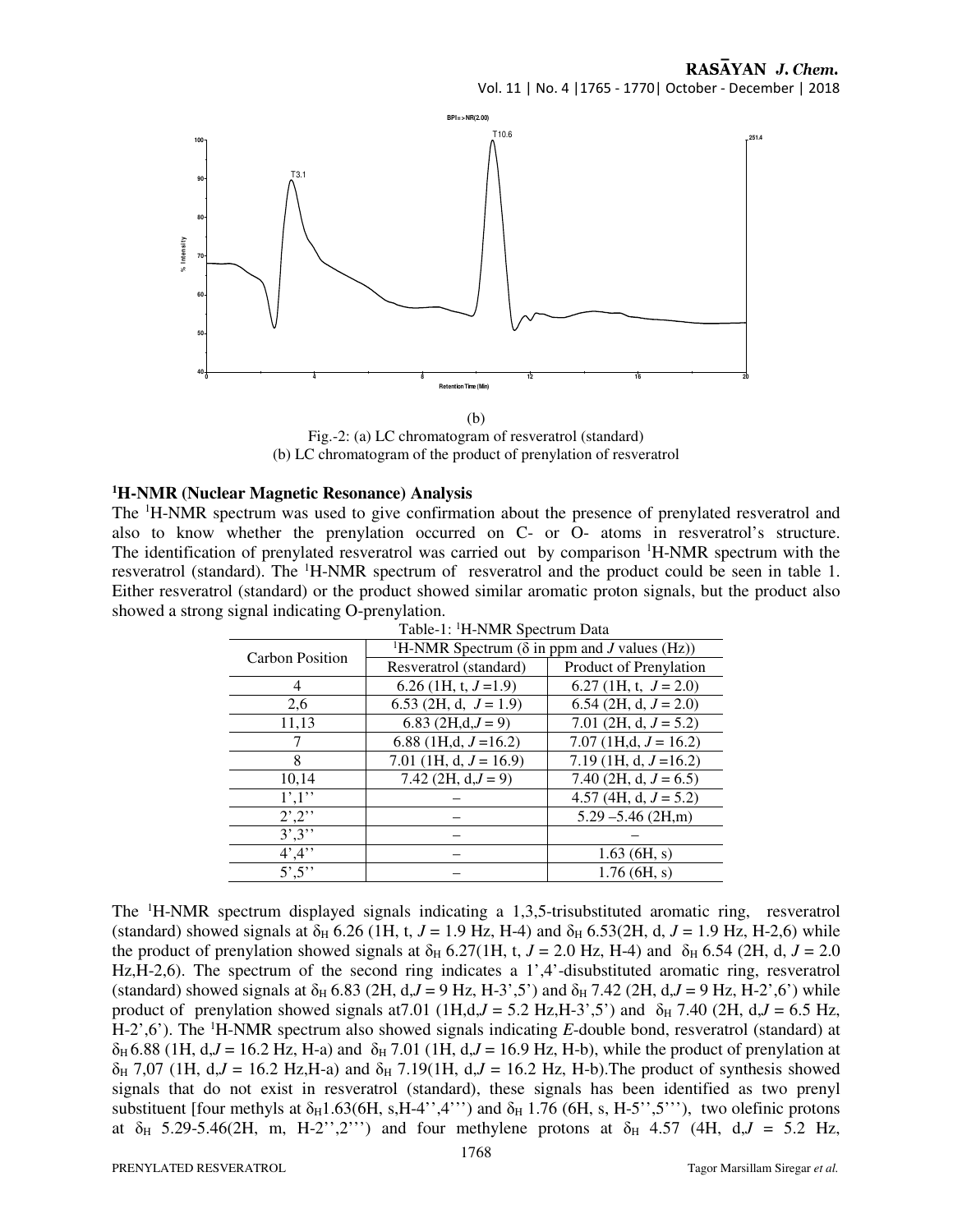H-1'',1''')]. The increased chemical shift observed by the methylene protons of the prenyl group indicates that the phenyl group was introduced to an oxygen atom (O-prenylation).



Fig.-3: (a) Resveratrol, (b) The proposed Structure of Prenylated Resveratrol

# **Free Radical Scavenging Activity**

The data of free radical scavenging activity in Table-2 shows that the product has higher  $IC_{50}$  value than resveratrol. The increasing of the  $IC_{50}$  value indicated that the decreasing of free radical scavenging activity of the product had occurred.

| Table-2: Free Radical Scavenging Activity |                 |  |
|-------------------------------------------|-----------------|--|
| Sample                                    | $IC_{50}$ (ppm) |  |
| Resveratrol                               | 63.52           |  |
| Product of Synthesis                      | 102.75          |  |

The decreasing in free radical scavenging activity was caused by the effect of the introduction of O-prenyl substituents to resveratrol structure. -OH, groups in aromatic compounds have been known to play an important role in free radical scavenging activity. Therefore, loosing of hydroxyl groups on the resveratrol structure caused a reduction in free radical scavenging activity.This result in line with Abu-Mellal *et al* <sup>27</sup>. that reported 5,4'-dihydroxy-3-prenyloxy-E-stilbene an O-prenylated resveratrol  $(IC_{50} 60.3 \mu M)$  experienced an almost two-fold reduction in DPPH scavenging activity compared with resveratrol ( $IC_{50}$  31.4  $\mu$ M).

# **CONCLUSION**

A Synthesis of prenylated resveratrol was developed through prenylation between resveratrol (3,5,4' trihydroxystilbene) and prenyl bromide (3,3-dimethyl allyl bromide) using heterogeneous superbase catalyst γ-Al2O3/NaOH/Na. According to LC-MS analysis, the prenylated resveratrol was identified as a molecular ion peak at m/z 365.38 [M+H]<sup>+</sup> that indicated the presence of prenylated resveratrol with two prenyl  $(C_5H_9$ -) unit. The <sup>1</sup>H-NMR spectrum of the product indicated that the addition of two prenyl substituent occurs at the hydroxyl group on the structure of resveratrol (O-prenylation). Prenylation caused decreasing free radical scavenging activity of the product  $(IC_{50} = 102.75$  ppm) compared to resveratrol (IC<sub>50</sub> = 63.52 ppm) and it means that the addition of prenyl substituents occurs through O-prenylation. It is suggested to carry out other bioactivities assays such as antibacterial, antiinflammation and anticancer activity for proving that there is increasing bioactivity in the prenylated resveratrol.

# **REFERENCES**

1. J. Condori, G. Sivakumar, J. Hubstenberger, M.C. Dolan, V.S. Sobolev and F. Medina-Bolivar, *Plant Physiol.Biochem.,* **48**, 310 (2010), **DOI:**10.1016/j.plaphy.2010.01.008.